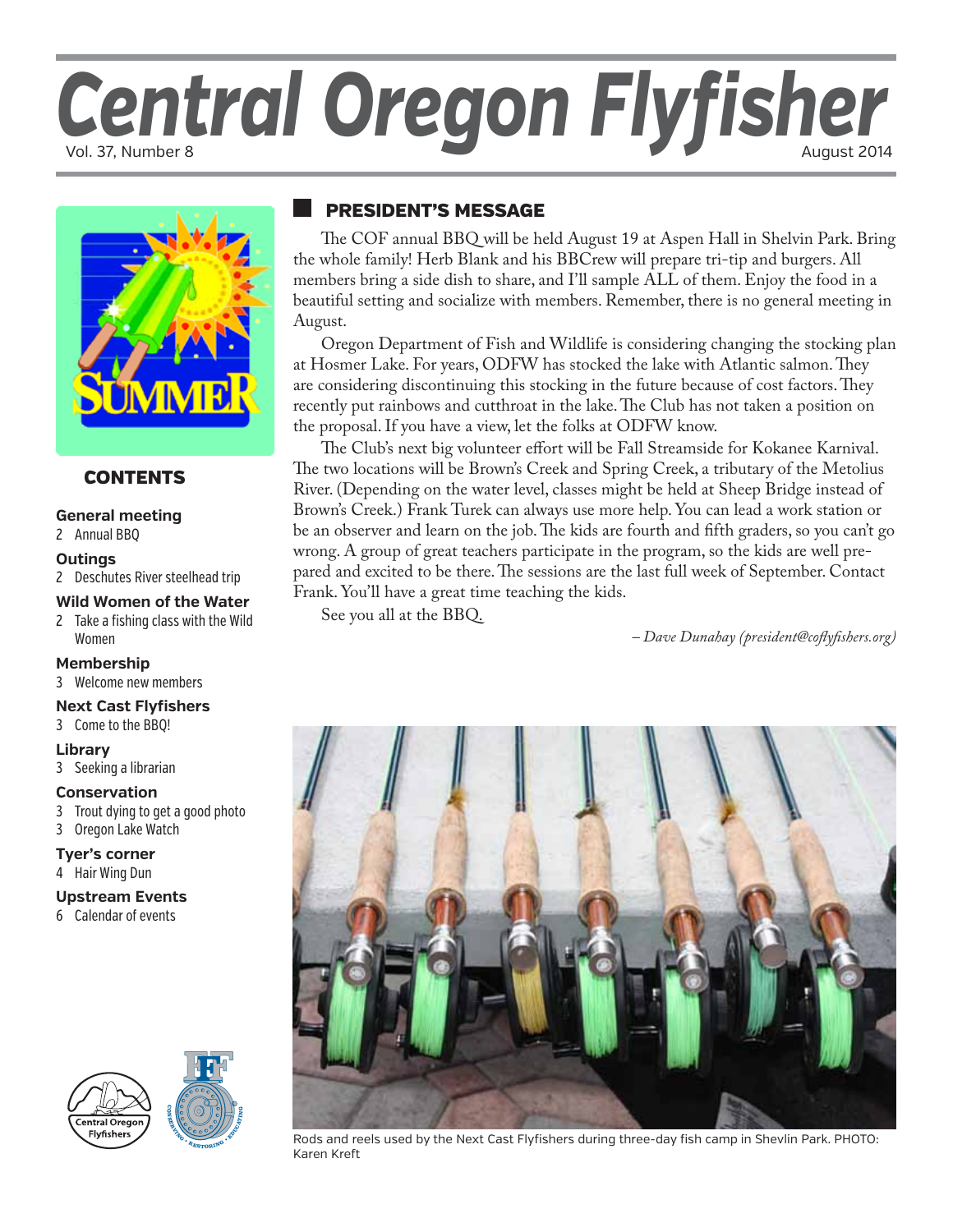<span id="page-1-0"></span>

#### **Serving begins at 6:30 p.m. Arrive early to help set up.**

The annual August BBQ replaces the August general meeting. Bring the family and enjoy the evening at Aspen Hall in Shevlin Park.

**Where:** From downtown Bend, drive west on Newport through all the traffic circles; Newport turns into Shevlin at Mt. Washington. Keep going another mile and a half; go down the hill and cross Tumalo Creek at Shevlin Park. Aspen Hall is on the right. Look for parking on the Aspen Hall side or opposite.

**What to Bring:** Showcase your cooking skills! Bring a dish to share (side dish, dessert, salad or appetizer), plus adult beverages. The club will supply eating utensils, soft drinks, tri tip, burgers, hot dogs, chips and condiments.

**We need volunteers to set up, cook, and clean up afterward. Call Herb Blank (541-312-2568) if you can help out.**

## **OUTINGS**

#### **Deschutes River steelhead trip**

September 28 to Oct 1 | Beavertail campground

The COF annual steelhead trip to the lower Deschutes River will be Sunday, September 28 through Wednesday, October 1. Plan to camp at the large camping area at Beavertail campground. To ensure space at the campground and have shuttle support for your boat, you must sign up in advance.

| <b>OUTINGS 2014</b> |                                            |                    |                      |  |  |
|---------------------|--------------------------------------------|--------------------|----------------------|--|--|
| <b>Month</b>        | Day                                        | <b>Destination</b> | <b>Leader</b>        |  |  |
| Aug                 | 19                                         | Aspen Hall - BBQ   | <b>Herb Blank</b>    |  |  |
| Sep/Oct             | <b>Lower Deschutes River</b><br><b>TBA</b> |                    | <b>Robert Gentry</b> |  |  |

There is a \$25 per night camping fee for the group campground, and the cost will be shared among campers. Everyone is responsible for their own meals, although a group potluck on Monday or Tuesday night would be in the cards for those interested. If you will be floating the stretch down to Mack's Canyon, please plan to help car pool shuttle (14 miles round trip) each night. This is a great opportunity for folks with a boat or pontoon. If you want to fish off the road, there is great access!

**For more information or to sign up, please contact Trip Leader Robert Gentry (driftboater1@gmail.com or 541-233- 611).**

Note: Guide service may become available for this trip. Please contact trip leader if interested.

#### wild women of the water

#### **Take a fishing class with the Wild Women**

The Wild Women of the Water just finished a super class with Andy from Confluence Fly Shop. He passed on a ton of knowledge about "presentation" for nymphing and dry-fly fishing. After so many 90-degree days, the class was held on one of the few cold days. We all survived and are better fisherwomen because of it. If you have an idea for a class, please let Kari know. Any ideas are always greatly appreciated!

*– Kari Schoessler (wildwomen@coflyfishers.org)*

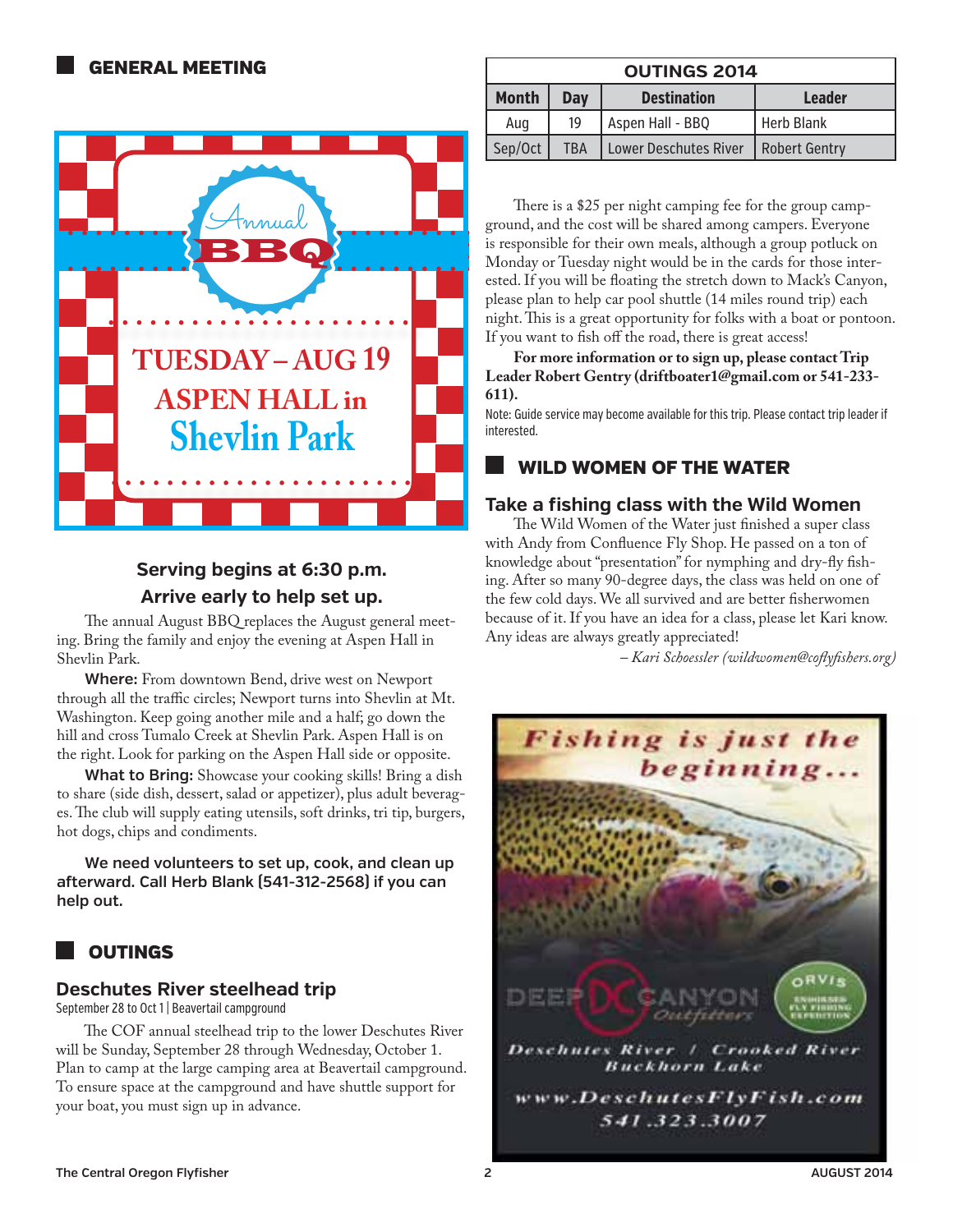<span id="page-2-0"></span>

Wild Women on the Deschutes River. PHOTO: Kari Schoessler

#### **MEMBERSHIP**

Wear your COF nametag to the COF picnic on August 19, and you will be able to enter a ticket in the nametag raffle. Pick up free COF logo decals at the picnic. To join COF, go to www. coflyfishers.org and click JOIN. To view the current roster, go to https://coflyfishers.wildapricot.org and sign in.

Contact me if you have questions.

**Welcome New Members: Tom Leach Don Arkell Charles Beldon Charles Schillinsky**

*– Tim Schindele (membership@coflyfishers.org)* 

#### The Annual COF

next cast flyfishers

BBQ will be held August 19 at Aspen Hall/Shevlin Pond. Our youth fly fishers are invited to attend the BBQ and spend some time fly fishing in the pond. We will provide rods for those that need to borrow one just be sure to let us know that you are coming!

For the BBQ, COF provides the meat; all of the guests bring a salad or dessert to share.

As an extra bonus, there will be some raffle drawings just for the youth fly fishers! You may be lucky and win some cool flyfishing swag! I hope you can attend!

Please RSVP so we know that you are coming! Karen Kreft (503-409-0148 or nextcast@coflyfishers.org).

*- Karen Kreft*

#### **LIBRARY**

#### **Seeking a librarian**

I have enjoyed reviving and updating our COF library, but changing family obligations will require me to miss most of the club's 2015 general meetings. I will therefore be withdrawing from the librarian's job effective February 1, 2015. COF needs a volunteer to take over the librarian's tasks. If interested, contact President Dave Dunahay (president@coflyfishers.org). Or call me (541-549-6252).

Since the COF BBQ will be held this month instead of the general meeting, there will be no additions to the library for August. The September addition will be Mike Valla's *Tying Catskill-Style Dry Flies*.

*– John Tackmier, COF Librarian (541-549-6252)*

#### **CONSERVATION**

#### **Trout dying to get a good photo**

For an interesting article about how to handle a fish, read *Trout Dying to Get a Good Photo* . Available from:

[http://www.bishfish.co.nz /articles/fresh/grip-and-kill.htm](http://www.bishfish.co.nz/articles/fresh/grip-and-kill.htm)

#### **Oregon Lake Watch**

Interested in learning more about your lake, helping find aquatic invasive species, and monitoring changes in water quality? check out Oregon Lake Watch: [http://www.pdx.edu/oregon-lake](http://www.pdx.edu/oregon-lake-watch/)[watch/](http://www.pdx.edu/oregon-lake-watch/)

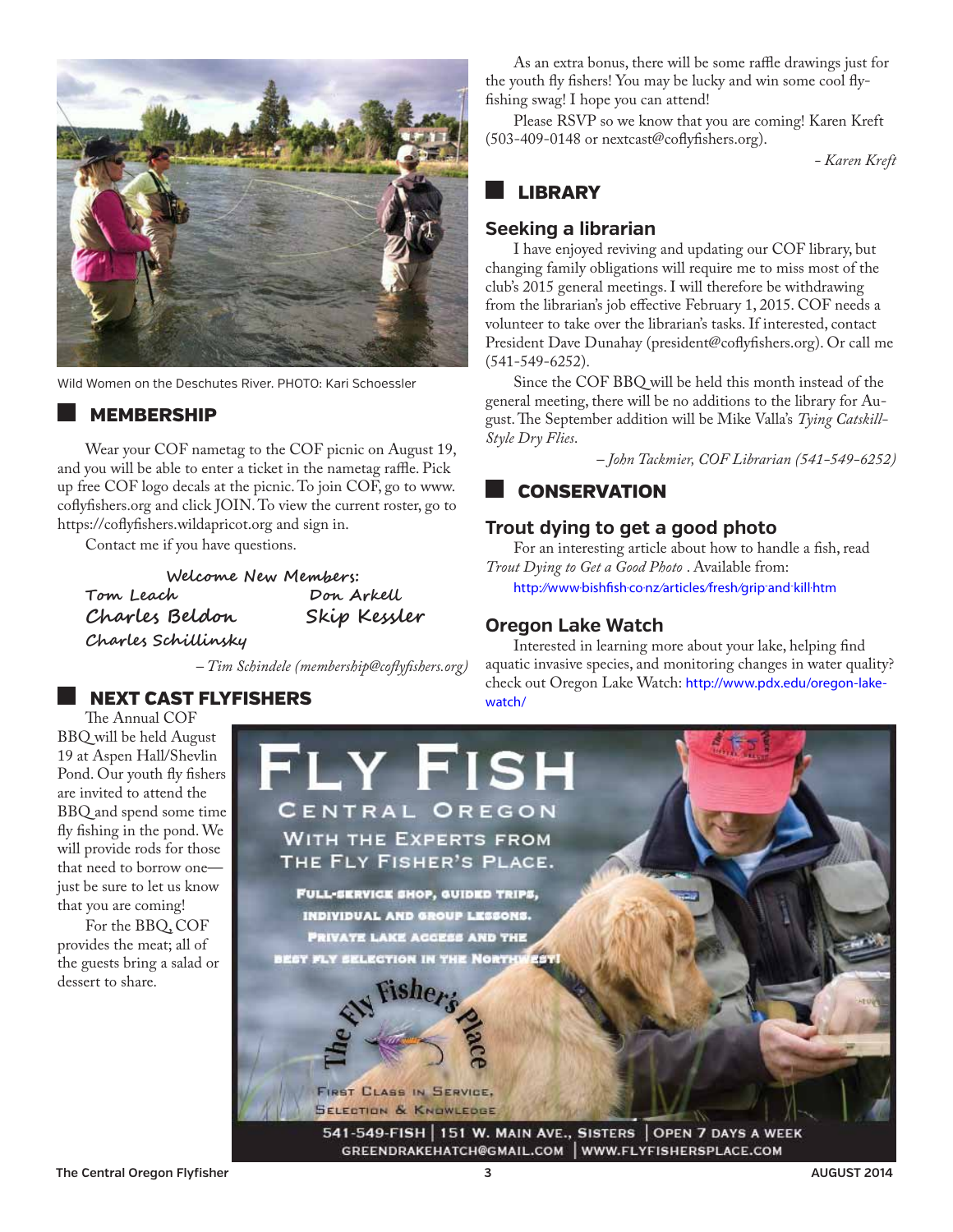#### <span id="page-3-0"></span>tyer's corner

This is my adaptation of Rene Harrop's hair wing dun, callibaetis dun style.

*– Mike Telford*

#### **Hair Wing Dun**



| Tail    | six fibers of cock de leon (pardo) split                         |  |  |  |
|---------|------------------------------------------------------------------|--|--|--|
| Body:   | callibaetis super fine dubbing                                   |  |  |  |
| Hackle: | sandy dun or grizzly                                             |  |  |  |
| Wing:   | widgeon flank feathers (teal or mallard dyed tan will work fine) |  |  |  |
| Hook:   | dry fly of choice                                                |  |  |  |
| Thread: | tan                                                              |  |  |  |
|         | I think the easiest method of making split tails starts          |  |  |  |

I think the easiest method of making split tails starts with a dubbing ball where you want the tail to start. Tie in the fibers in front of the ball and arrange them around the ball. Dub the rest of the body to the point that you tie in the hackle. After tying in the hackle, dub forward over the area that the hackle will be wound on. Wind the hackle forward, leaving enough room to tie in the wing and for a small head. Tie in around a dozen flank feather fibers the length of the hook shank in front of the hackle, leaning back towards the bend of the shank. Trim a small notch in the bottom of the hackle, which will help the fly sit in the film and land upright.

LIND | WHITE GROUP Yancy Lind Eric White *&*  Financial Planning & Investment Management

# **Merrill Lynch Wealth Management<sup>®</sup>**

541-312-6821 | yancy\_lind@ml.com **PROUD SUPPORTERS OF COF**

Thanks for giving us two hours of your time to teach us. I say the best thing you taught us was the two knots. I didn't even know they existed. And thank you for the stuff. One time I caught a fish without a bobber and now I can have my own bobber. Thank you. – Rylin



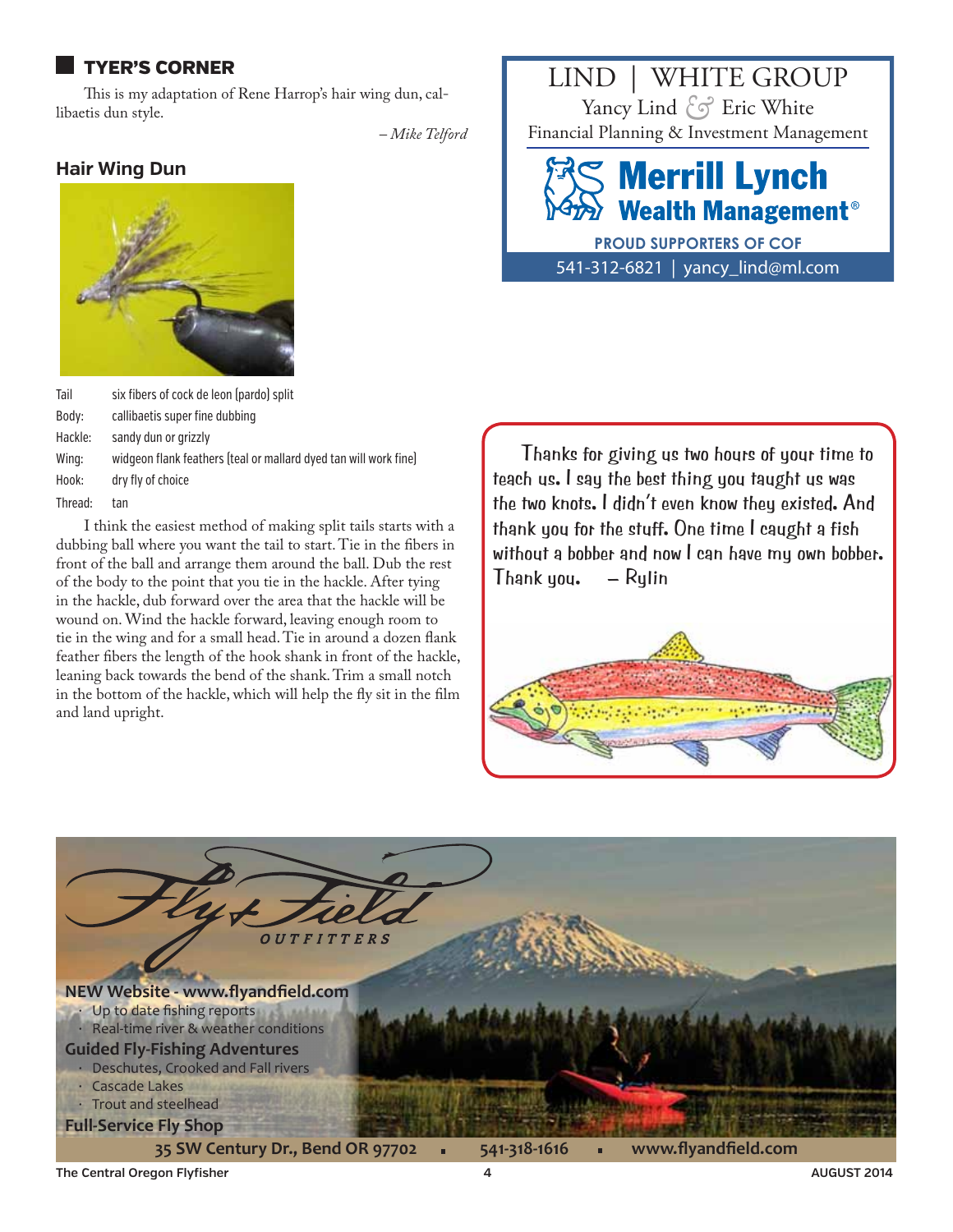

# **Kokanee Karnival Fall Streamside Program**

First Call for Volunteers

**September 22, 23, 25, 26, 2014**

The Kokanee Karnival Fall Streamside program will be held September 22 through 26, 2014. This year there will be no classes on Wednesday, September 24. Classes will be held Monday, Tuesday, Thursday, and Friday.

While September seems like a long way in the future, we need to start asking for volunteers now. If you can volunteer, please let us know so we can develop the volunteer schedule. Kokanee Karnival provides lunch for volunteers.

This year, there are 12 classes of fourth and fifth grade students in the comprehensive program. Students are from the Bend-LaPine and Redmond School Districts. Four classes will attend at Spring Creek, and ten will attend at Browns Creek or Sheep Bridge and the Fall River Hatchery. (Classes will be held at Browns Creek or Sheep Bridge, depending on the water level at Sheep Bridge. A decision will be made in early September.) Most of the volunteers at Spring Creek and Browns Creek have always been COF members. Volunteers from Sunriver Anglers staff the Fall River Hatchery portion of the program.

Each day, two classes attend Browns Creek and the Fall River Hatchery over the four days of the Fall Streamside. One class will attend Browns Creek in the morning, and the other class will be at the hatchery. After lunch the classes switch.

There are three stations at Browns Creek. The class is divided into three groups that rotate through the three stations. Students learn about river habitat at the Comforts of Home station, entomology at the Natures Restaurant station and the kokanee life cycle at the Incredible Journey station. A minimum of eight volunteers are needed each day at Browns Creek to provide a leader and helper at each station, time keeper, and rover to help where needed.

At the Fall River hatchery, students learn about the need for hatcheries, raising trout, and how hatcheries function. Students are allowed to feed the trout.

Four classes will attend Spring Creek, a tributary of the Metolius River near Camp Sherman. Each day a class is divided into four or five groups, with about six students in a group. An instructor spends the day with one group. Students put on waders that we supply and get into the creek where they learn about stream habitat: testing water quality; collecting and identifying macroinvertebrates; learning about the kokanee life cycle; observing spawning kokanee and touring an abandoned hatchery. A minimum of five volunteers are needed each day at Spring Creek. Teachers and parents serve as assistants. Spring Creek is a lot of fun for volunteers because they get to work with the students and get to know them.

New volunteers are welcome and will be teamed with a volunteer with experience at Browns Creek and Spring Creek. The information we teach students is not complicated, and the information is easy to learn. We provide an outline of the information for each station at Browns Creek and Spring Creek.

#### **To Volunteer**

#### **Contact:**

- Frank Turek (waldo1ft@msn.com or 541-318-7507)
- Jen Luke (Jennifer.a.luke@state.or.us or 541-633-1113)

**Or sign up at the COF general meeting.** 

**More information available from: www.kokaneekarnival.org**